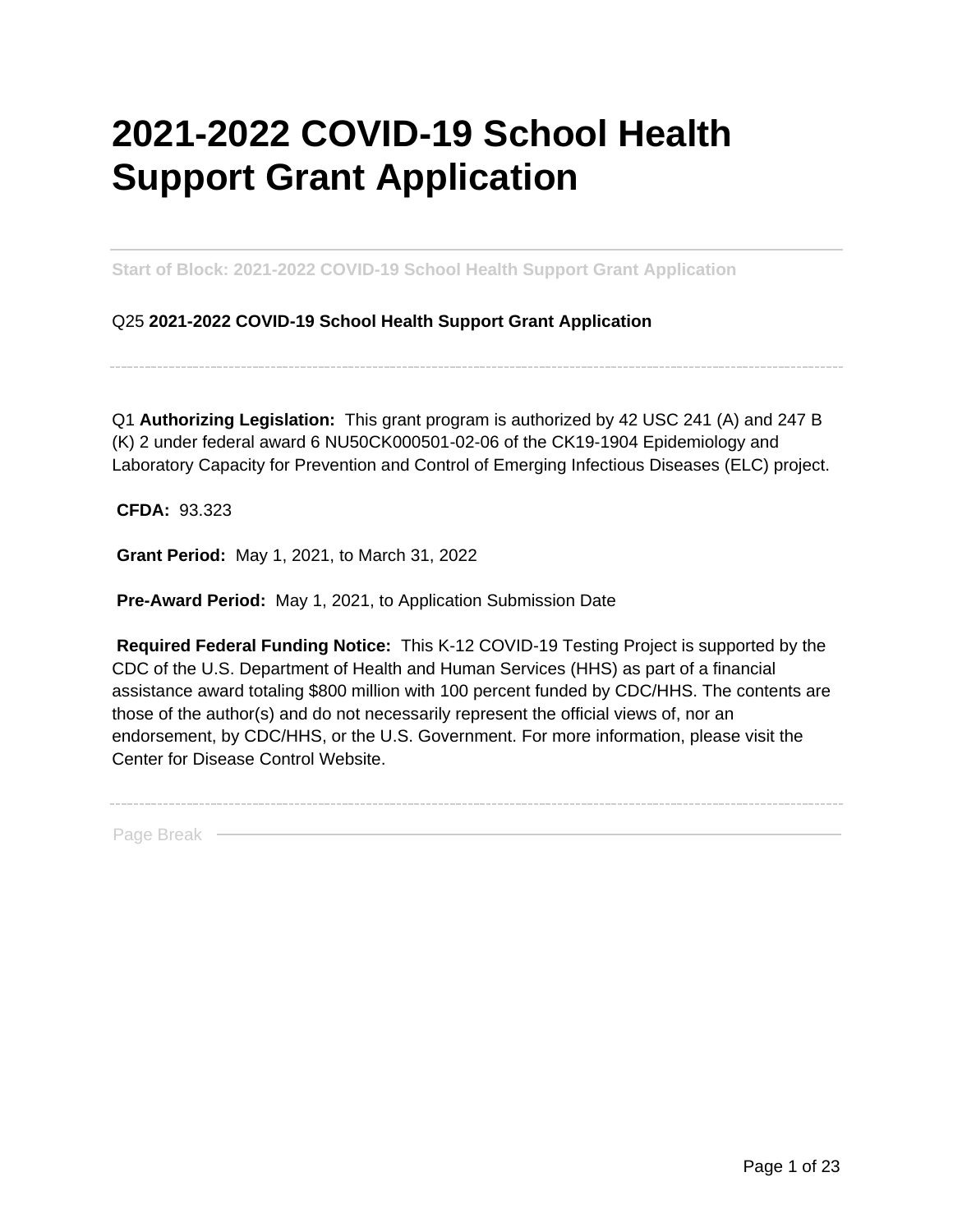# Q26 **2021-2022 COVID-19 School Health Support Grant Application**

#### Q3 **Grant Applicant Type**

Is this grant application being submitted for a LEA (public independent school district or openenrollment charter school), private school, or by a Education Service Center (ESC) serving as a fiscal agent for a Shared Services Arrangement (SSA)?

 $O$  LEA (1)  $\bigcirc$  Private School (2)  $\bigcirc$  ESC serving as a fiscal agent for a SSA (3) Q5 LEA Region and County-District Number (CDN) ESC Region (1) LEA Name and CDN (2) ▼ ESC 01 - Edinburg (1) ... ESC 20 - San Antonio ~ UVALDE CISD, (232903) (1237)

Page Break —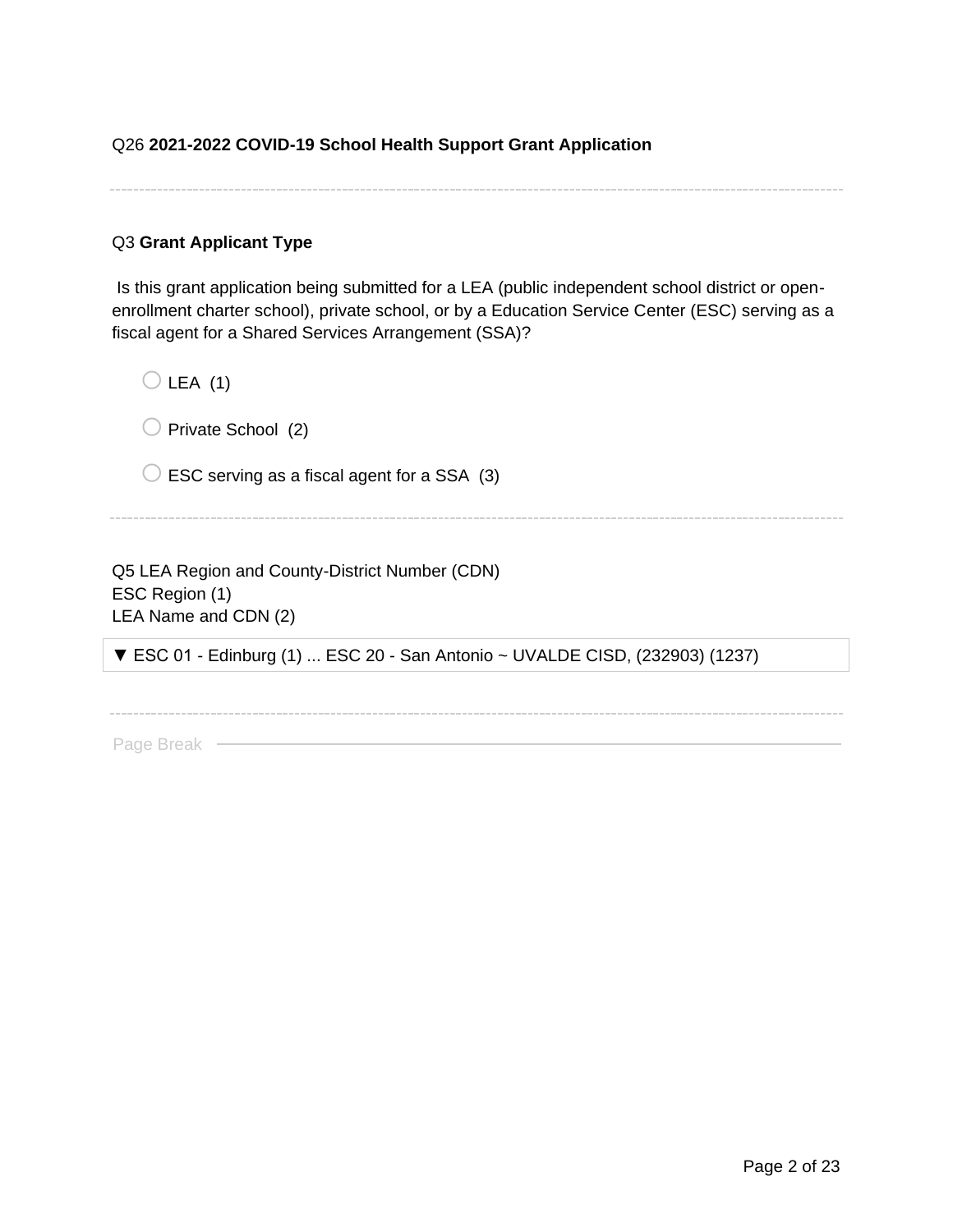Page Break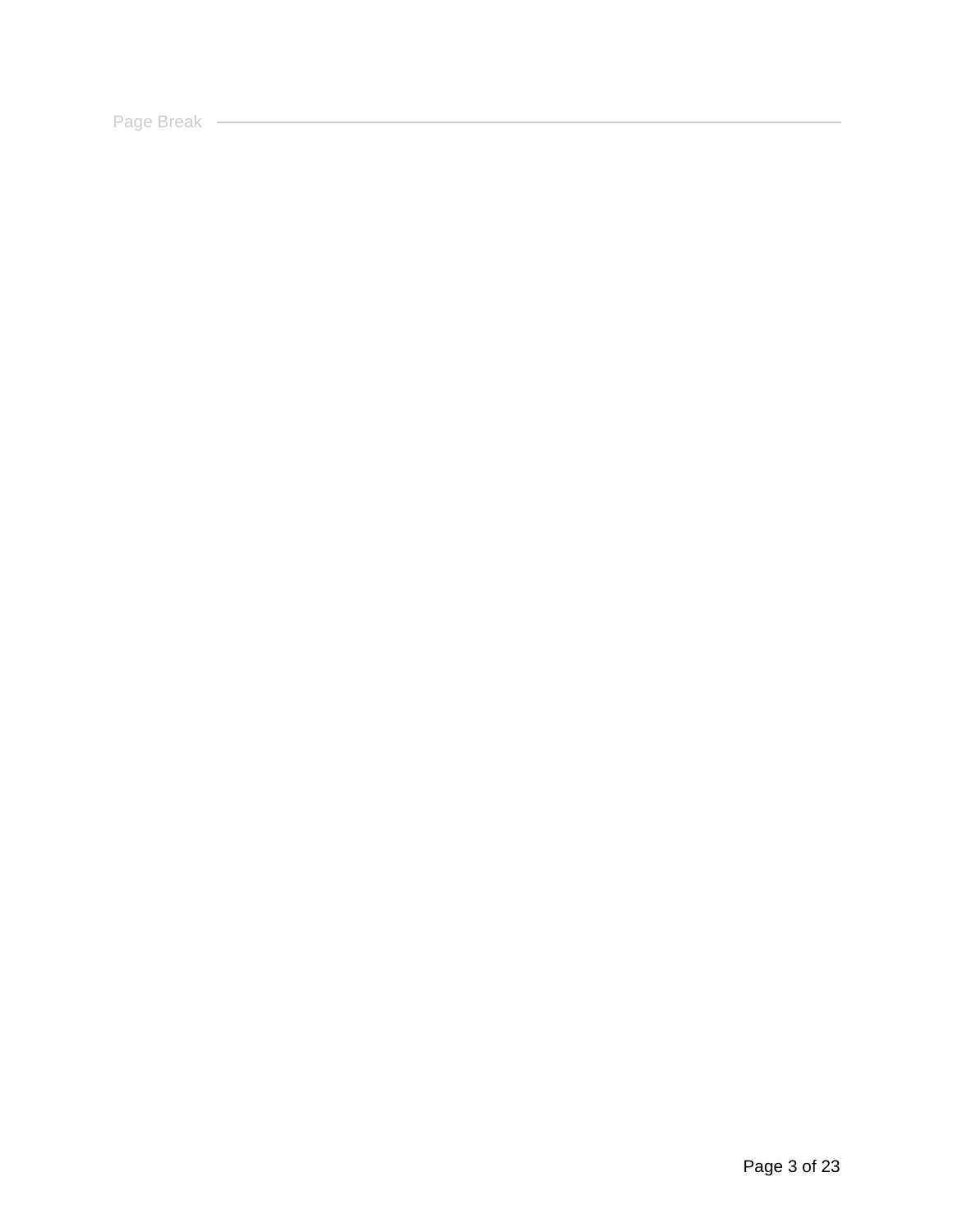# Q30 **2021-2022 COVID-19 School Health Support Grant Application**

| Q14 LEA/ESC Application Contact Information |  |
|---------------------------------------------|--|
|                                             |  |
|                                             |  |
| Primary Contact Email (9) ______            |  |
| Primary Contact Phone Number (13)           |  |
| Secondary Contact Name (10)                 |  |
| Secondary Contact Email (11)                |  |
| Secondary Contact Phone Number (12)         |  |
|                                             |  |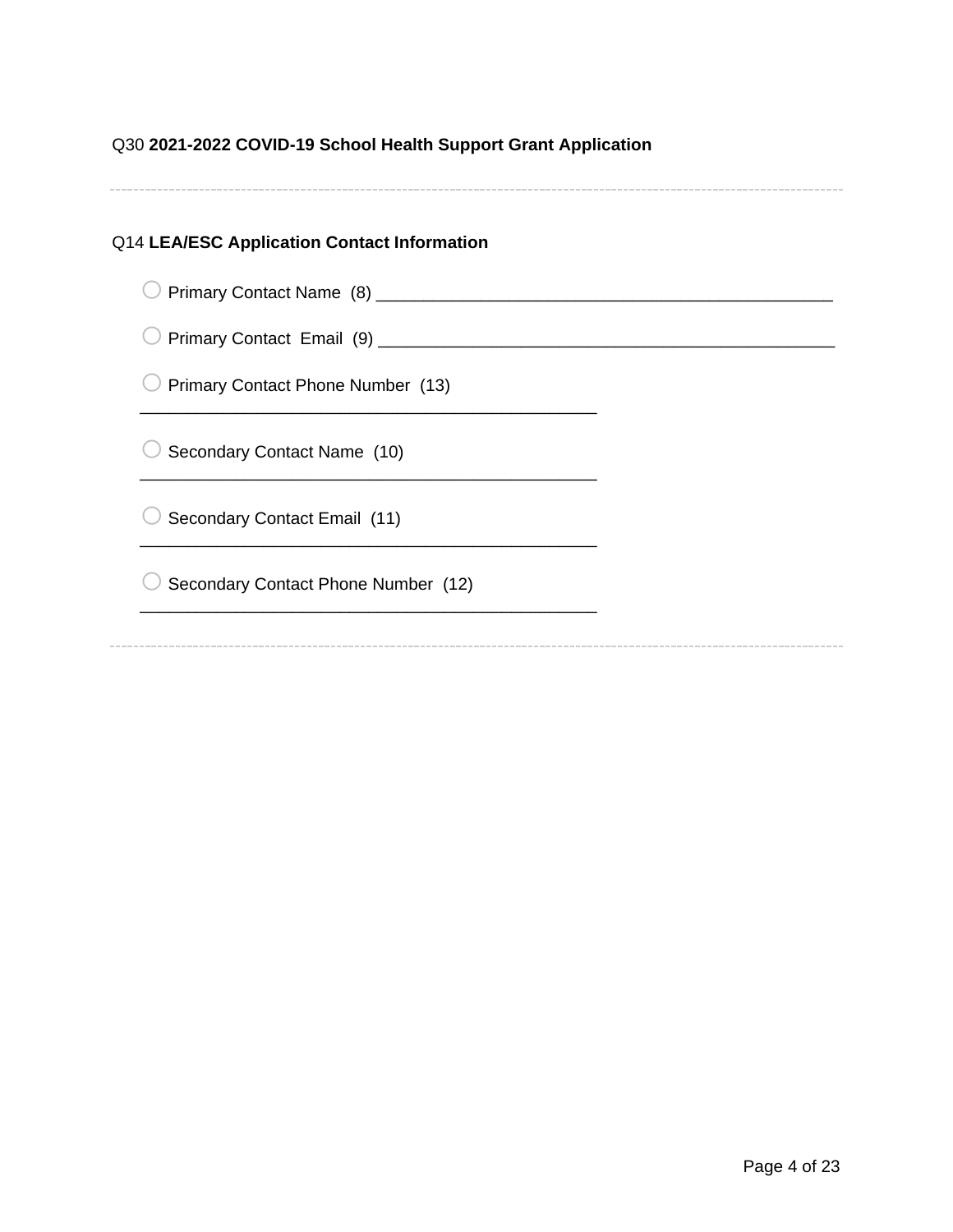# Q6 **2021-2022 COVID-19 School Health Support Grant Application Private School Application Contact Information**

| TEPSAC School Number (put N/A if not applicable) (2) |  |
|------------------------------------------------------|--|
|                                                      |  |
|                                                      |  |
|                                                      |  |
|                                                      |  |
|                                                      |  |
| Current Student Enrollment (Ages 3-21) (7)           |  |
|                                                      |  |
|                                                      |  |
| Primary Contact Phone Number (10)                    |  |
| Secondary Contact Name (11)                          |  |
| Secondary Contact Email (12)                         |  |
| Secondary Contact Phone Number (13)                  |  |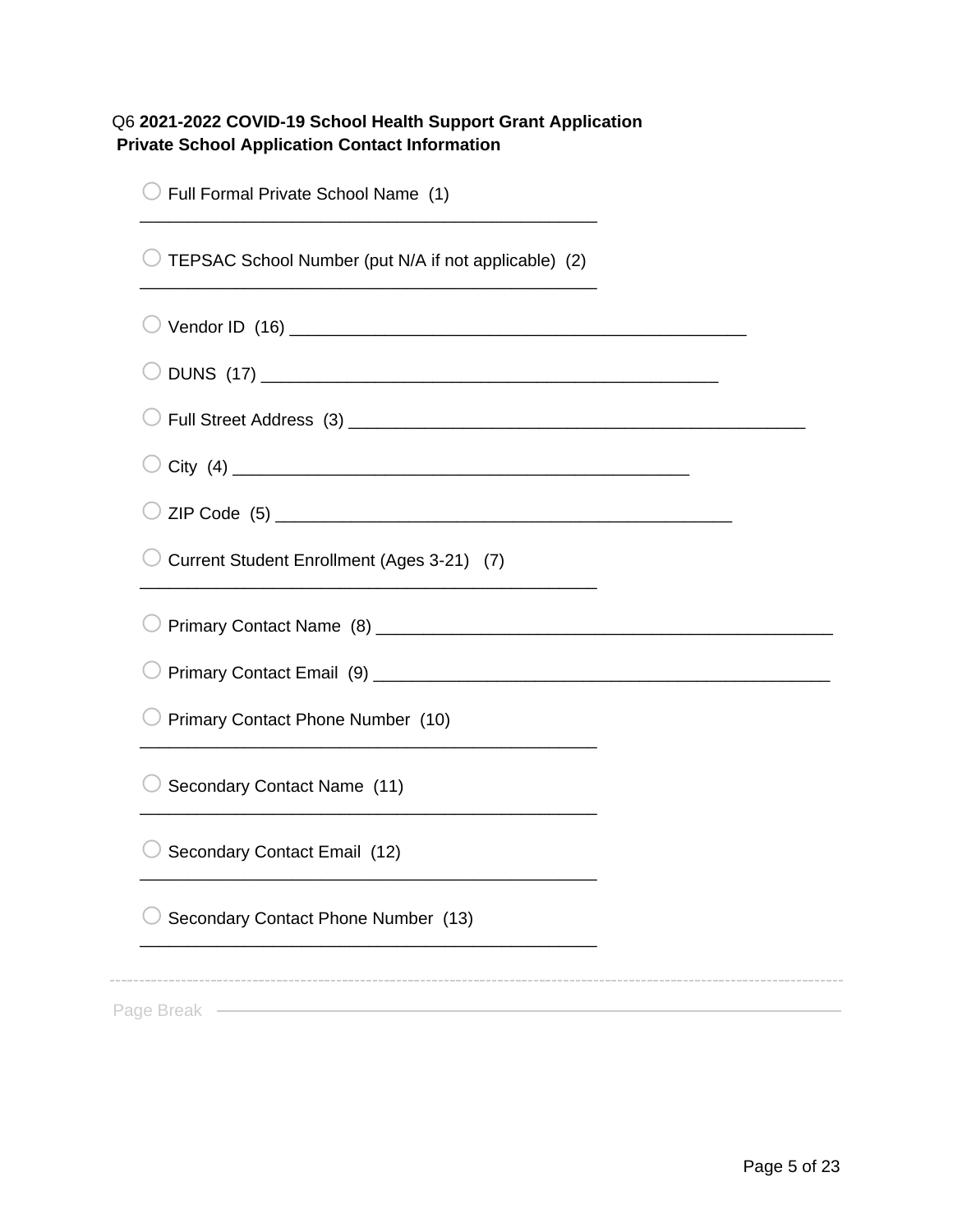# Q24 **2021-2022 COVID-19 School Health Support Grant Application**

# Q23 **Shared Services Arrangments (SSAs)**

Is this grant application being submitted as a Shared Services Arrangement (SSA)?

 $\bigcirc$  Yes (1)  $\bigcirc$  No (2)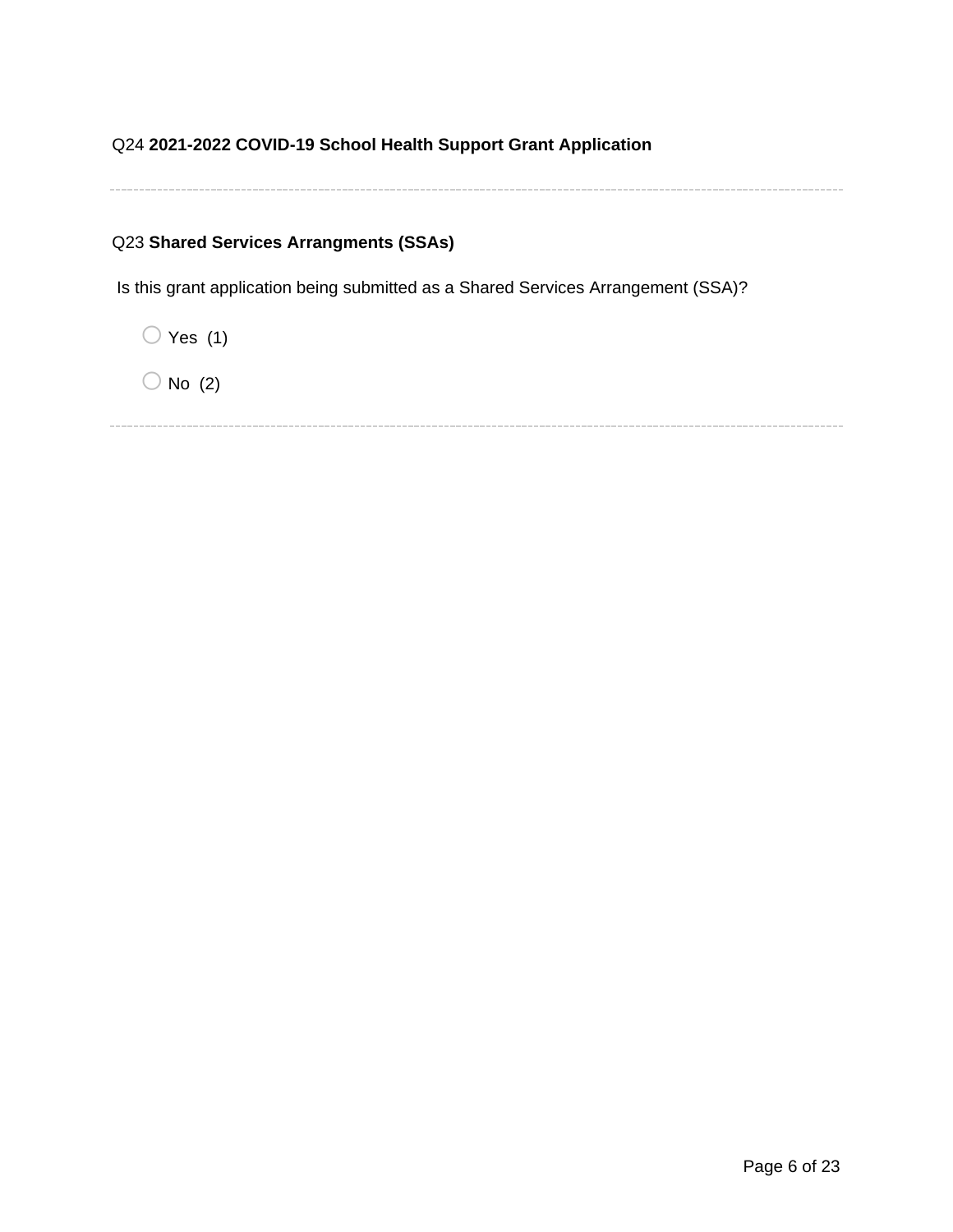# Q25 **SSA Members**

List all planned SSA members, including CDN or TEPSAC School Number, where applicable.

|                   | <b>LEA or Private School</b><br>Name (1) | CDN or TEPSAC<br>School Number, if<br>Applicable (2) | <b>SSA Member Grant</b><br>Allocation (\$) (4) |
|-------------------|------------------------------------------|------------------------------------------------------|------------------------------------------------|
| SSA Member 1 (1)  |                                          |                                                      |                                                |
| SSA Member 2 (2)  |                                          |                                                      |                                                |
| SSA Member 3 (3)  |                                          |                                                      |                                                |
| SSA Member 4 (13) |                                          |                                                      |                                                |
| SSA Member 5 (4)  |                                          |                                                      |                                                |
| SSA Member 6 (5)  |                                          |                                                      |                                                |
| SSA Member 7 (6)  |                                          |                                                      |                                                |
| SSA Member 8 (7)  |                                          |                                                      |                                                |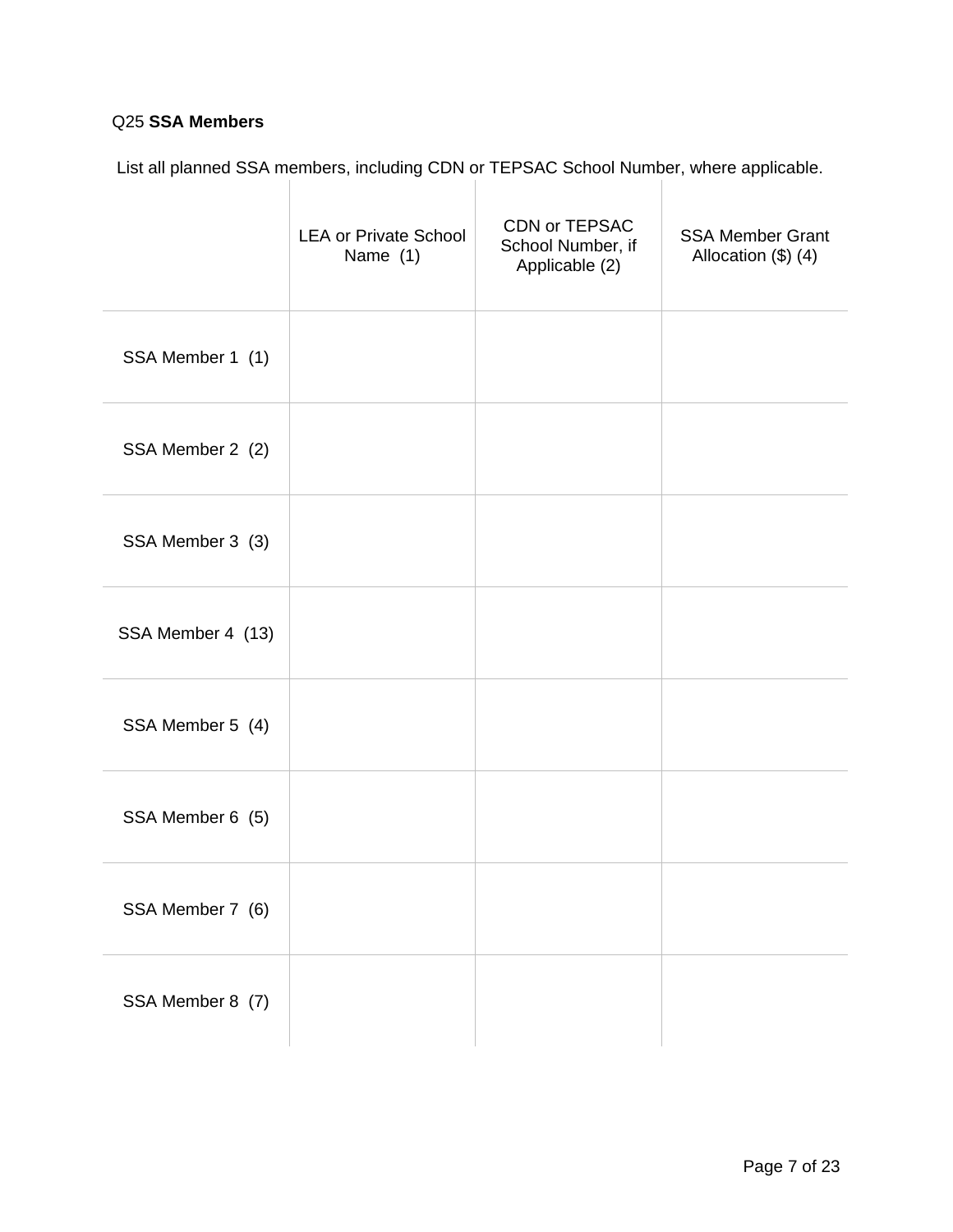| SSA Member 9 (8)   |  |  |
|--------------------|--|--|
| SSA Member 10 (9)  |  |  |
| SSA Member 11 (10) |  |  |
| SSA Member 12 (11) |  |  |
| SSA Member 13 (12) |  |  |
| SSA Member 14 (14) |  |  |
| SSA Member 15 (15) |  |  |
| SSA Member 16 (16) |  |  |
| SSA Member 17 (17) |  |  |
| SSA Member 18 (18) |  |  |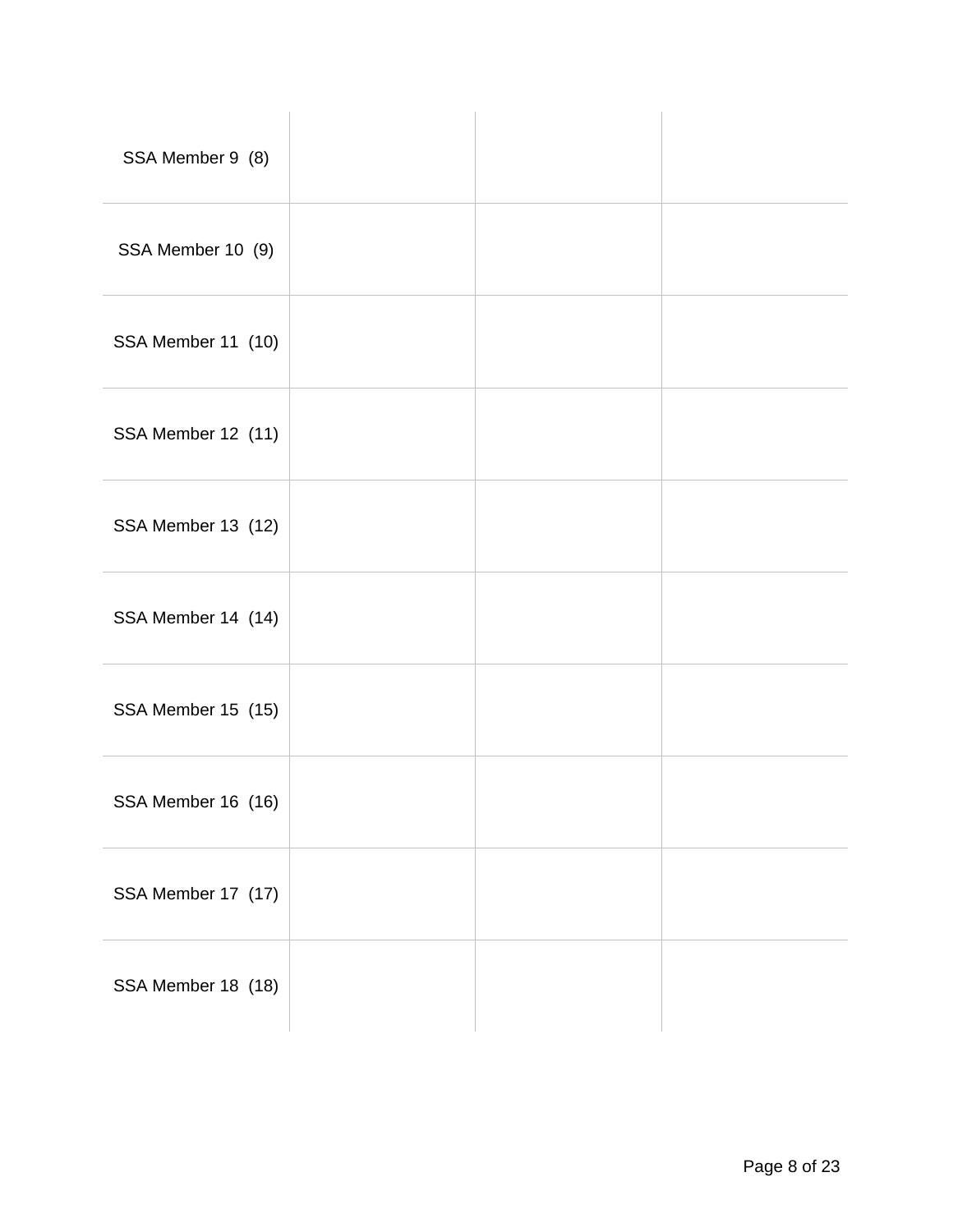| SSA Member 19 (19) |  |  |
|--------------------|--|--|
| SSA Member 20 (20) |  |  |
|                    |  |  |

Page Break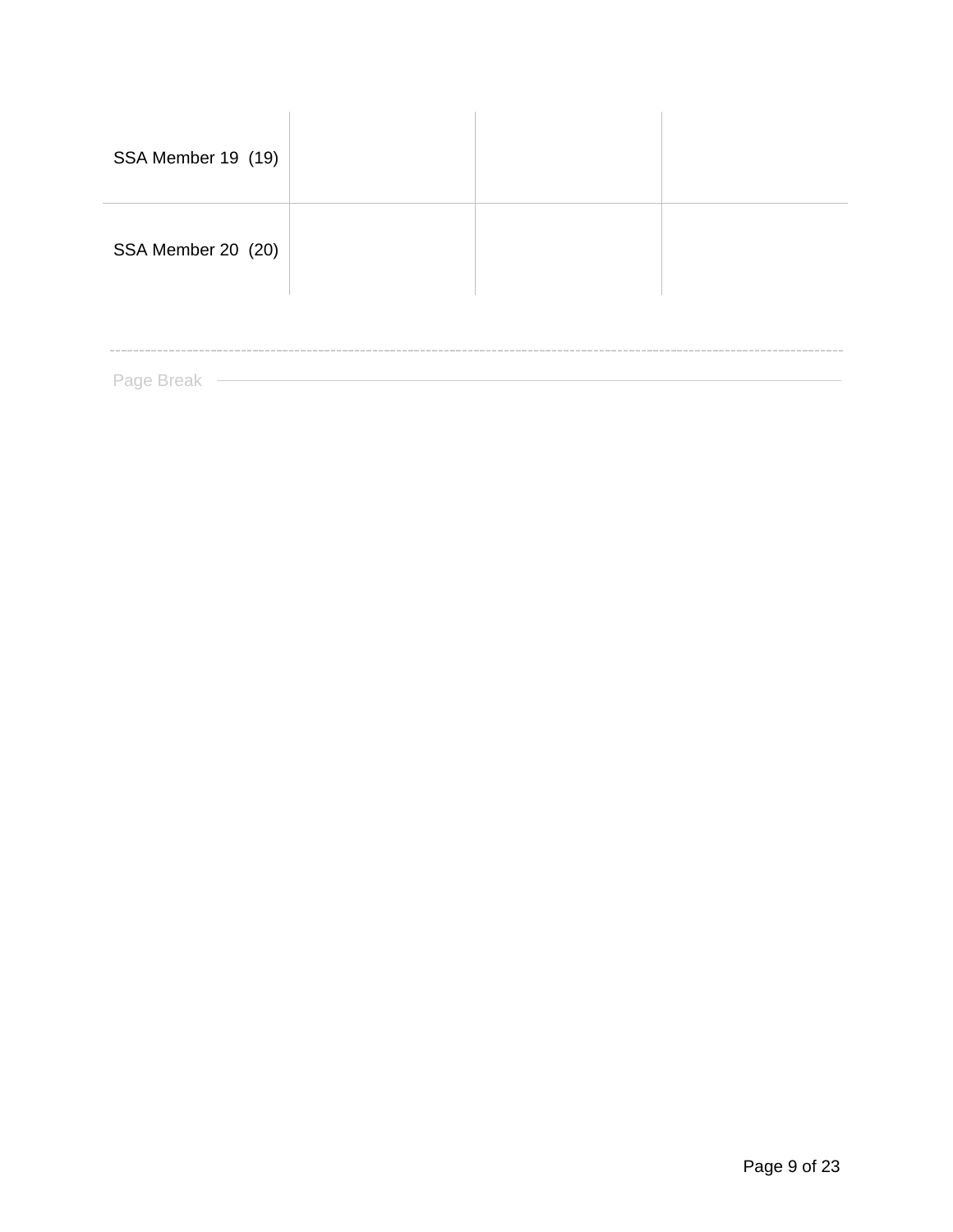# Q27 **2021-2022 COVID-19 School Health Support Grant Application**

# $\ast$

#### Q24 **Certification and Incorporation**

I understand that this application constitutes an offer and, if accepted by TEA or renegotiated to acceptance, will form a binding agreement. I hereby certify that the information contained in this application is, to the best of my knowledge, correct and that the organization named above has authorized me as its representative to obligate this organization in a legally binding contractual agreement. I certify that any ensuing program and activity will be conducted in accordance and compliance with all applicable federal and state laws and regulations.

I further certify my acceptance of the requirements conveyed in the following portions of the grant application, as applicable, and that these documents are incorporated by reference as part of the grant application:

|            | Grant application, guidelines, and instructions (1)                                                                                                                |
|------------|--------------------------------------------------------------------------------------------------------------------------------------------------------------------|
| assurances | General Provisions and Assurances and any application specific provisions and<br>(2)                                                                               |
|            | Debarment and Suspension Certification (3)                                                                                                                         |
|            | Lobbying Certification (4)                                                                                                                                         |
| 61<br>B(I  | CK19-1904 Epidemiology and Laboratory Capacity for Prevention and Control of<br>Emerging Infectious Diseases (ELC) Funding Grant codified in 42 USC 241(A) and 247 |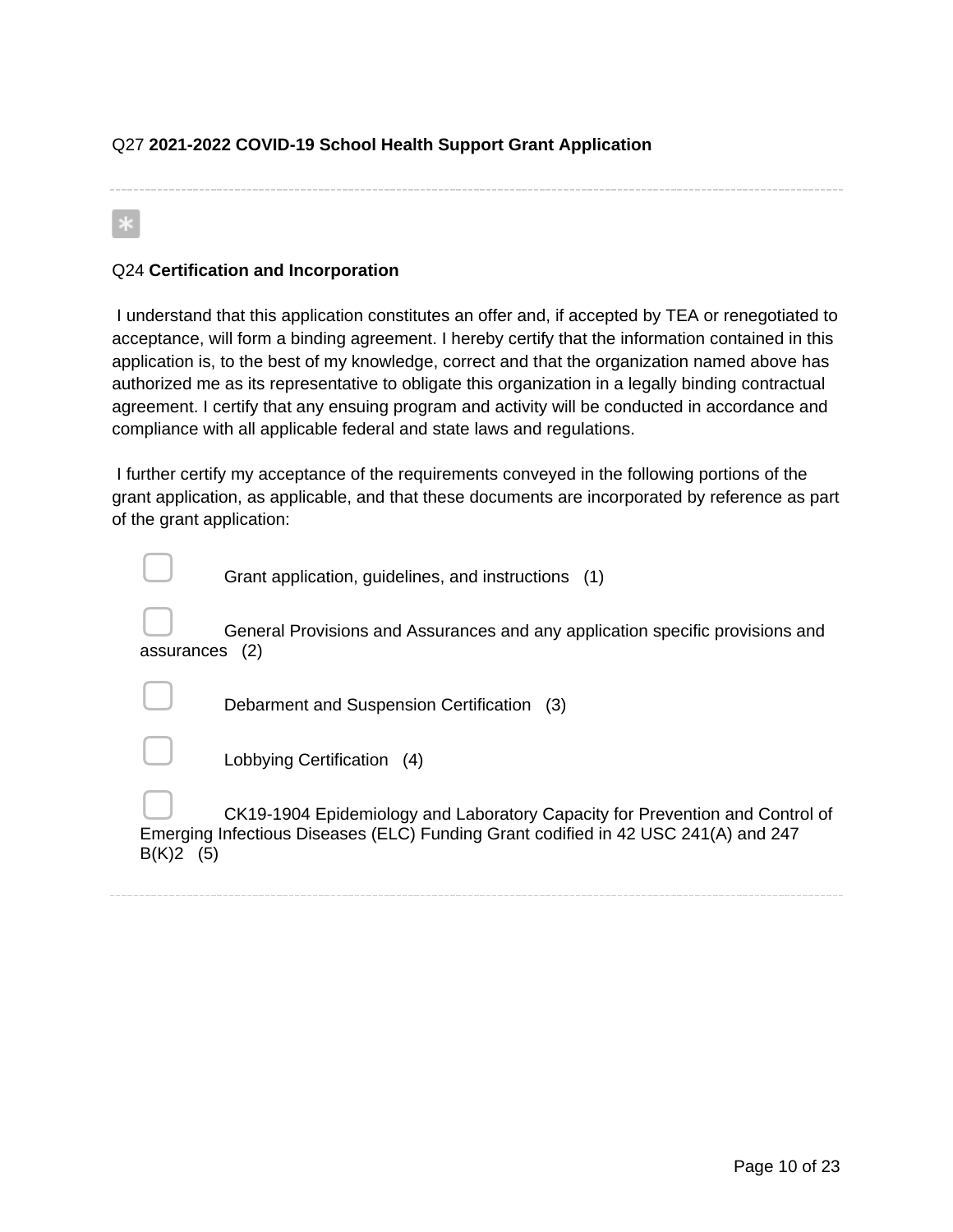| Q15 Certification and Incorporation Acknowledgement                |  |
|--------------------------------------------------------------------|--|
| Authorizing Official Name (1)                                      |  |
|                                                                    |  |
|                                                                    |  |
|                                                                    |  |
| Q16 Certification and Incorporation Acknowledgement Signature      |  |
|                                                                    |  |
| Q22 Certification and Incorporation Acknowledgement Signature Date |  |
|                                                                    |  |
| Page Break -                                                       |  |

# Page 11 of 23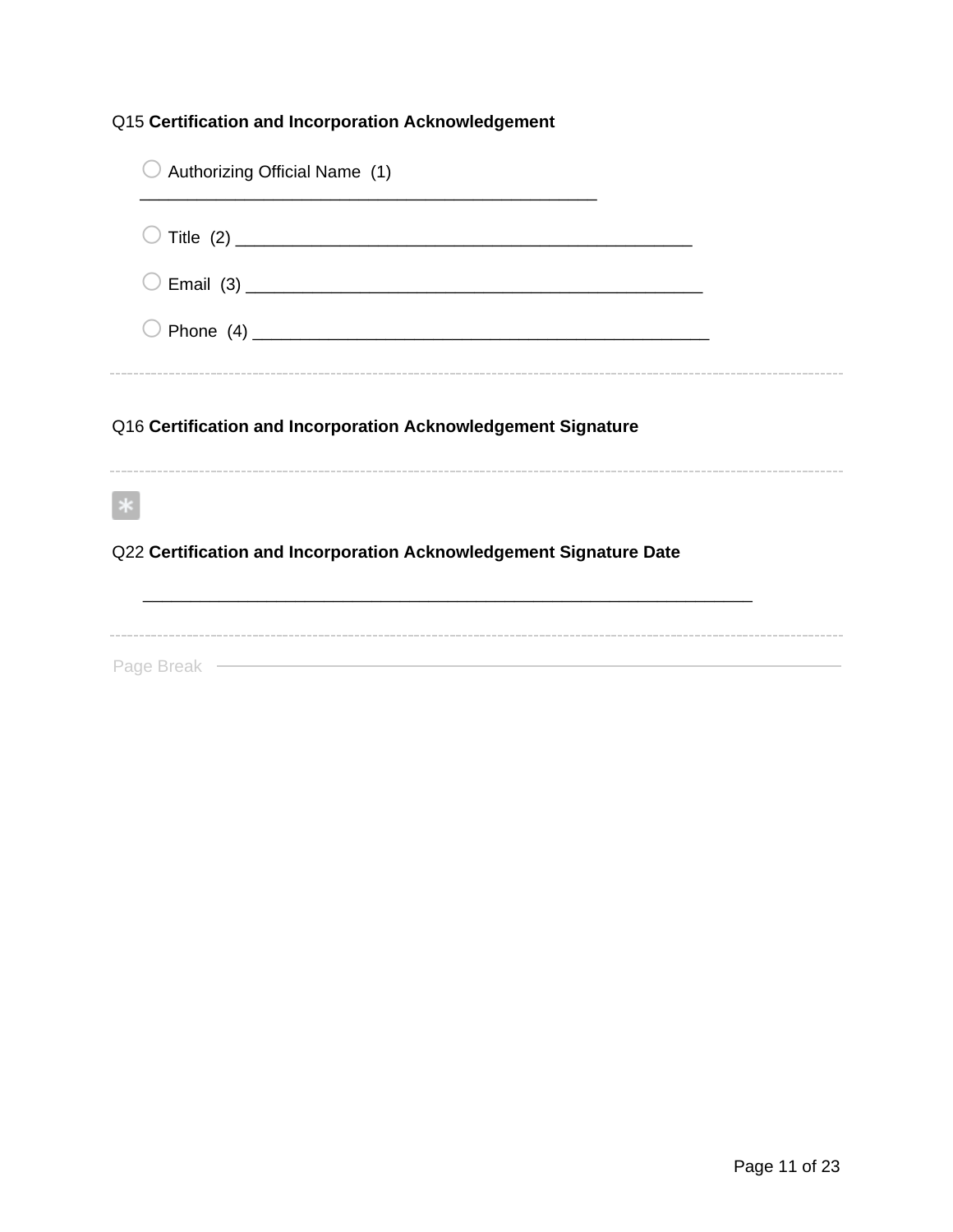# Q28 **2021-2022 COVID-19 School Health Support Grant Application**

 $\left( * \right)$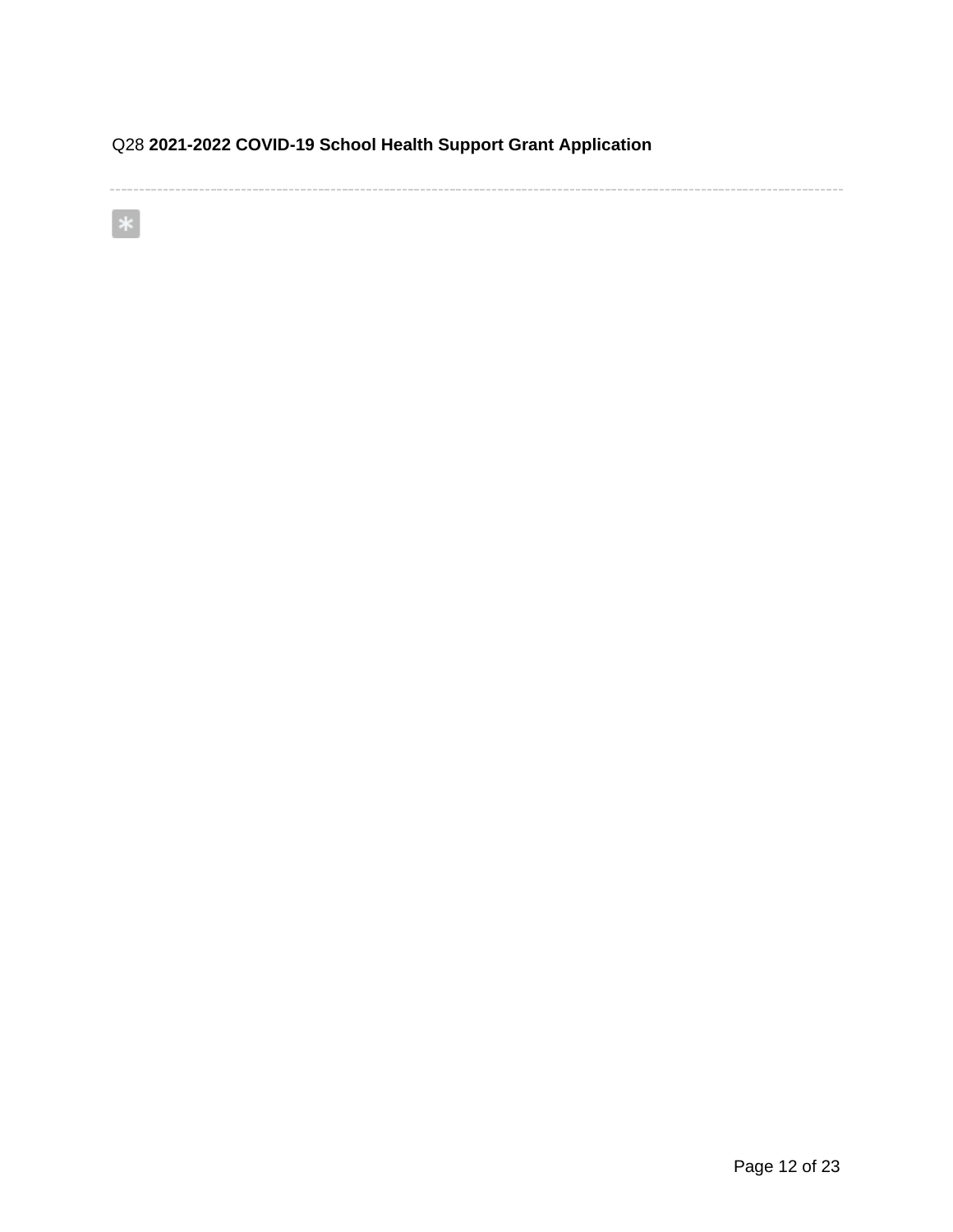#### Q19 **Statutory/Program Assurances**

The following assurances apply to this grant program. In order to meet the requirements of the grant, the grantee must comply with these assurances. Check each of the following boxes to indicate your compliance.

| The applicant provides assurance that program funds will supplement (increase                  |
|------------------------------------------------------------------------------------------------|
| the level of service), and not supplant (replace) state mandates, State Board of Education     |
| rules, and activities previously conducted with state or local funds. The applicant provides   |
| assurance that state or local funds may not be decreased or diverted for other purposes        |
| merely because of the availability of these funds. The applicant provides assurance that       |
| program services and activities to be funded from this grant will be supplementary to existing |
| services and activities and will not be used for any services or activities required by state  |
| law, State Board of Education rules, or local policy. (1)                                      |

The applicant provides assurance that the application does not contain any information that would be protected by the Family Educational Rights and Privacy Act (FERPA) from general release to the public. (2)

The applicant provides assurance to adhere to all Statutory Requirements and TEA Program Requirements as noted in the 2021-2022 COVID-19 School Health Support Grant Program Guidelines. (3)

The applicant provides assurance to adhere to all Performance Measures, as noted in the 2021-2022 COVID-19 School Health Support Grant Program Guidelines, and shall provide the Texas Education Agency, upon request, any performance data necessary to assess the success of the program. (4)

The applicant assures that any Electronic Information Resources (EIR) produced as part of this agreement will comply with the State of Texas Accessibility requirements as specified in 1 TAC 206, 1 TAC Chapter 213, Federal Section 508 standards, and the WCAG 2.0 AA Accessibility Guidelines. (5)

The applicant assures that it will comply with all reporting requirements, including submitting required monthly and final reports, as required by TEA. (6)

The applicant assures that it will only use grant funds for activities allowable under the CK19-1904 Epidemiology and Laboratory Capacity for Prevention and Control of Emerging Infectious Diseases (ELC) federal grant program. (7)

The applicant assures that it will cooperate with any examination of records with respect to such funds by making records available for inspection, production, and examination, and authorized individuals available for interview and examination, upon the request of (a) TEA, (b) the Department and/or its Inspector General; and/or (c) any other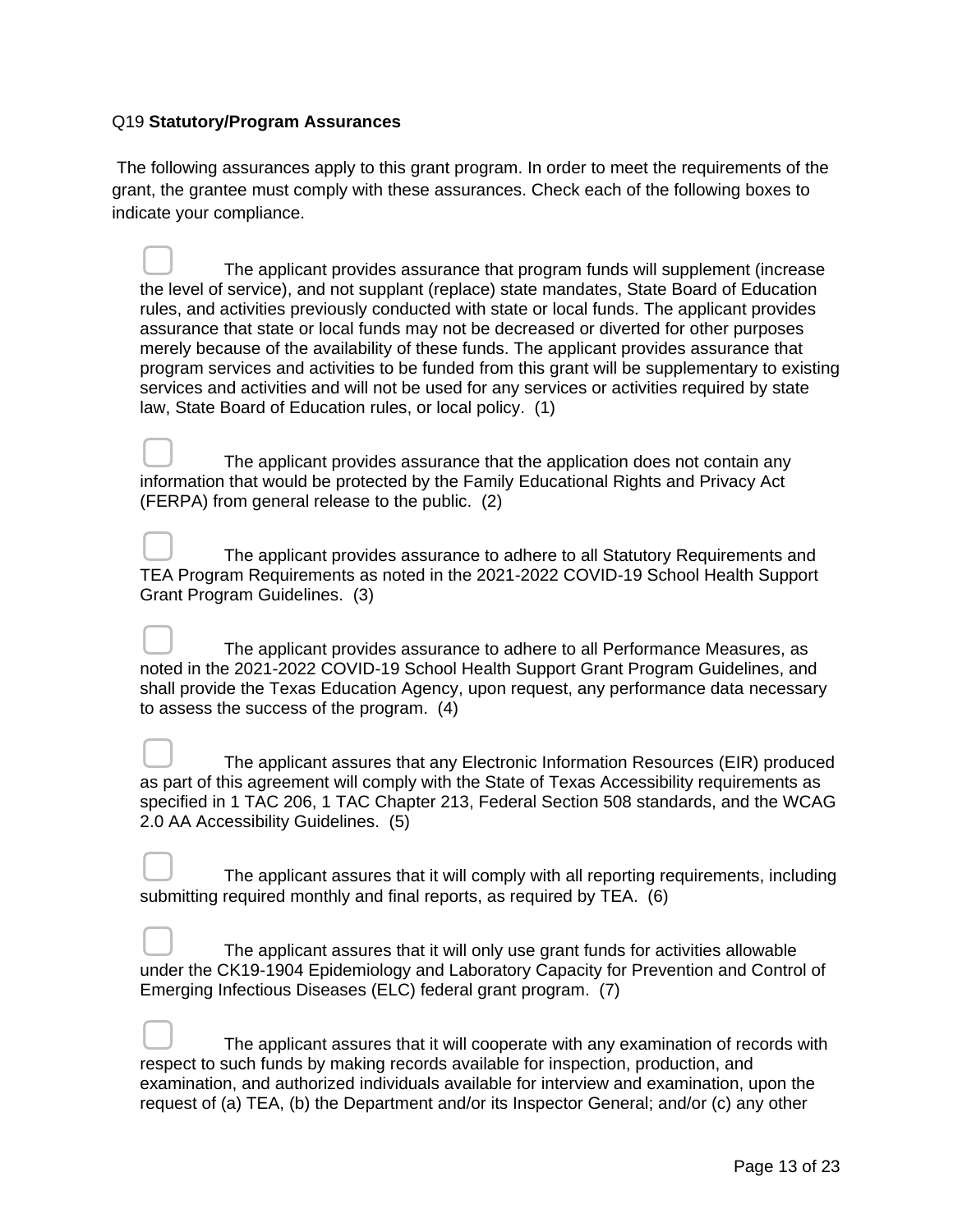federal agency, commission, or department in the lawful exercise of its jurisdiction and authority. (8)

The applicant assures that it will comply with all applicable assurances in OMB Standard Forms 424B and D (Assurances for Non-Construction and Construction Programs), including the assurances relating to the legal authority to apply for assistance; access to records; conflict of interest; merit systems; nondiscrimination; the Hatch Act provisions; labor standards; flood hazards; historic preservation; protection of human subjects; animal welfare; lead-based paint; Single Audit Act; and the general agreement to comply with all applicable Federal laws, executive orders and regulations. (11)

▢ The applicant assures no Federal appropriated funds have been paid or will be paid to any person for influencing or attempting to influence an officer or employee of any agency, a Member of Congress, an officer or employee of Congress, or an employee of a Member of Congress in connection with the making or renewal of Federal grants under this program. (12)

The applicant assures it has on file with TEA a set of assurances that meets the requirements of Section 442 of the General Education Provisions Act (GEPA) (20 U.S.C. 1232e). (13)

The applicant assures it will comply with the Uniform Administrative Requirements, Cost Principles, and Audit Requirements for Federal Awards (Uniform Guidance) requirements in Subpart D --Post Federal Award Requirements (2 CFR §§200.300-345), Subpart E --Cost Principles (2 CFR §§200.400-475), and Subpart E --Cost Principles (45 CFR Part 75) to ensure it is using grant funds for purposes that are reasonable, necessary, and allocable under the CK19-1904 Epidemiology and Laboratory Capacity for Prevention and Control of Emerging Infectious Diseases (ELC) federal grant program. (10)

Page Break -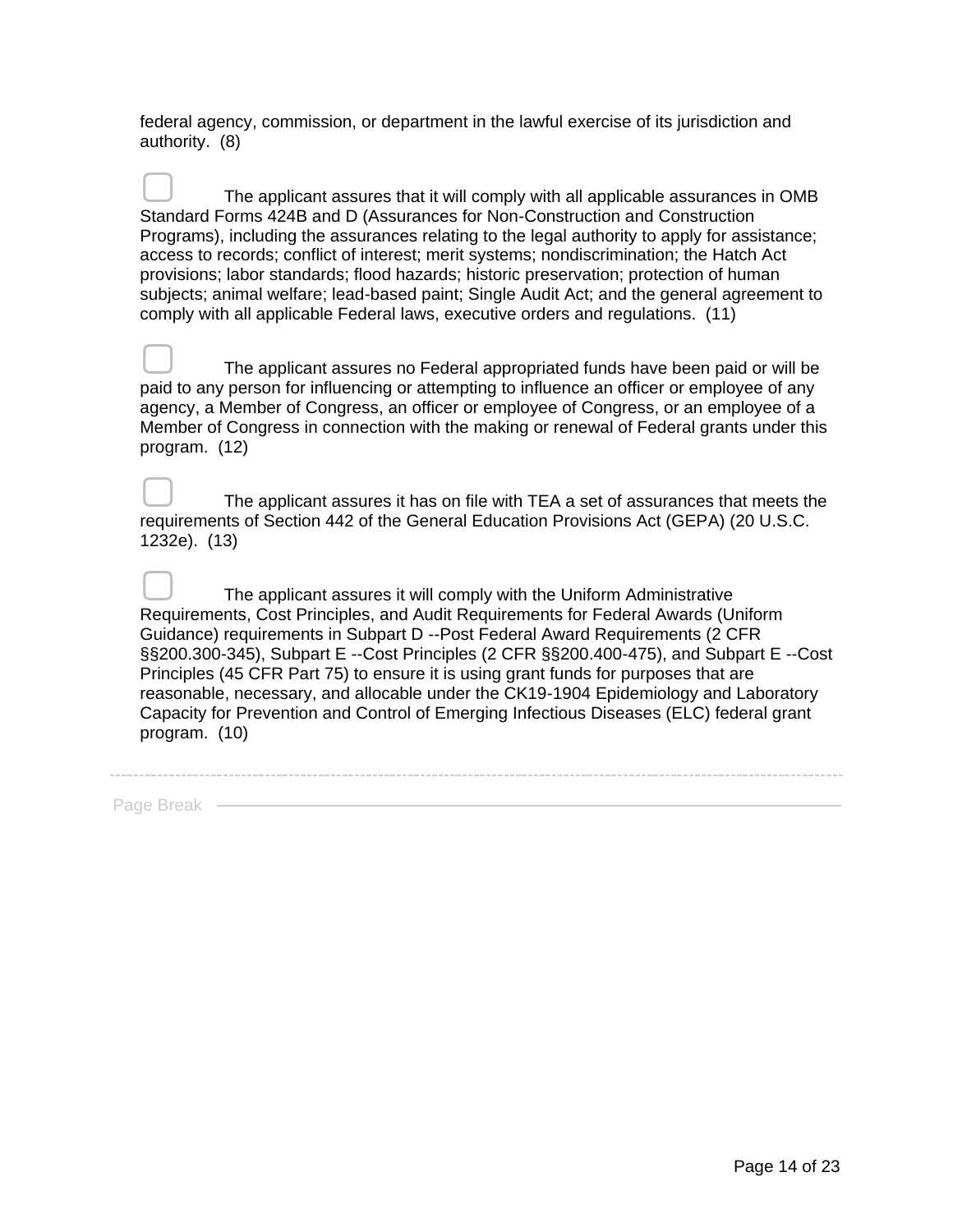# Q29 **2021-2022 COVID-19 School Health Support Grant Application**

 $\sqrt{2}$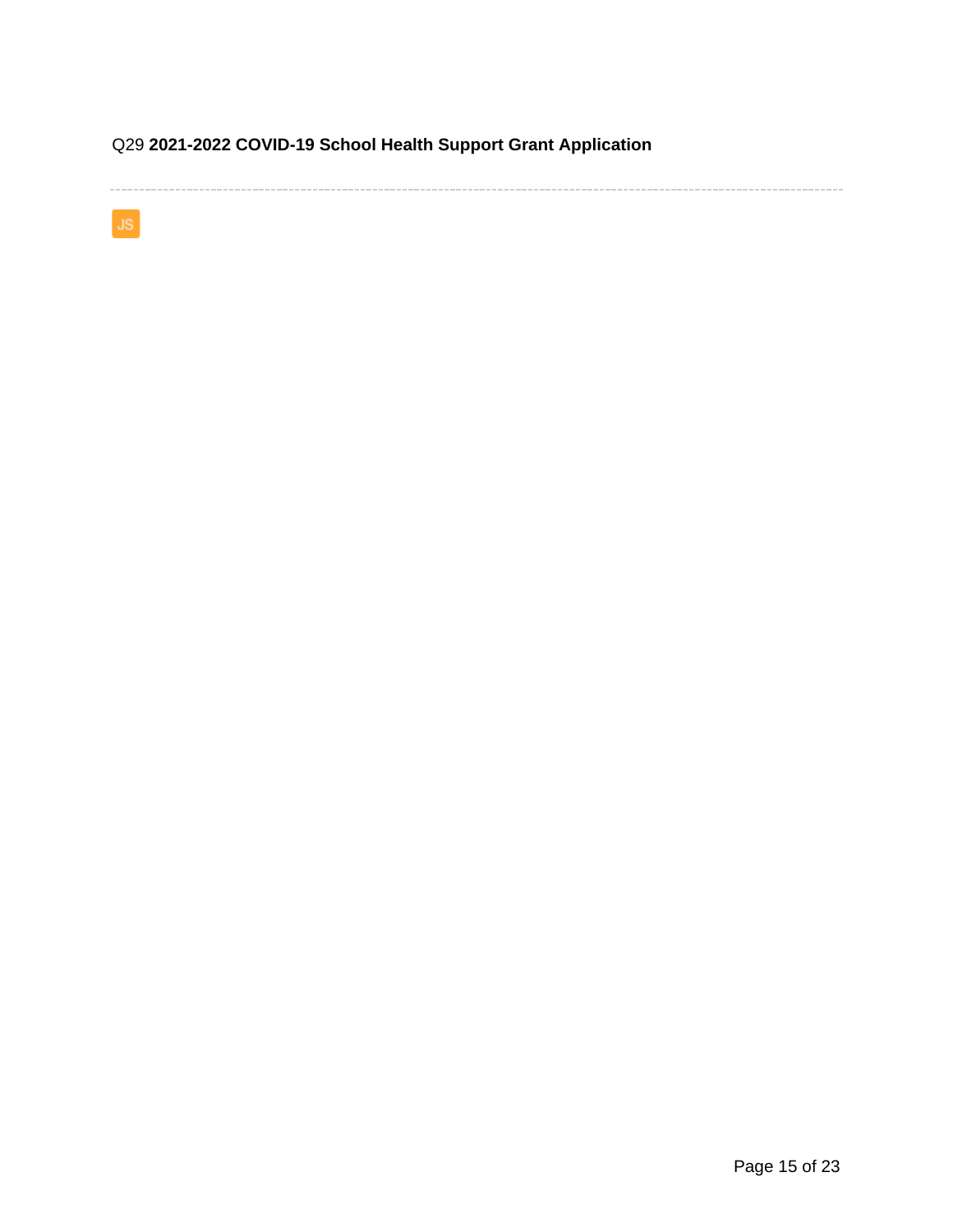## Q21 **Allowable Uses of Funds**

Instructions Complete the section below, separating costs by allowable uses of funds noted below. Grantees are allowed to expend grant funds on the following activities. Check the boxes to indicate the activities upon which you intend to expend grant funds, and enter the estimated expenditure for each activity. All budgeted amounts must be entered in whole dollar amounts. Do not enter any cents. If no grant funds are being requested for a specific allowable use of funds, enter 0 (zero) for the Dollar Amount field. LEAs: The Total of All Allowable Uses of Funds must equal your LEA's pre-determined allocation. Private Schools: For planning purposes, a private school may estimate their allocation at \$38.57 per student age 3–21. The Total of All Allowable Uses of Funds in this section cannot exceed the total amount of your organization's Current Student Enrollment multiplied by \$38.57 per student. Private school allocations cannot be determined at this time as TEA does not have comprehensive enrollment data for all private schools. Private school allocations will be added to the entitlements list after application submission and calculation of allocation by TEA. SSAs: The Total of All Allowable Uses of Funds must the total of all pre-determined allocations (LEAs) and/or or planned amounts (privates schools) for all SSA members. For budgeting assistance, see the Budgeting Guidance and Related Forms section on the Grants Administration Division's [Grant](https://tea.texas.gov/finance-and-grants/grants/grants-administration/grant-resources)  [Resources](https://tea.texas.gov/finance-and-grants/grants/grants-administration/grant-resources) webpage.

|                                                                                                                                             | <b>Pre-Award Costs</b><br>(May 1, 2021, to Application<br><b>Submission Date) (1)</b> | <b>Grant Costs</b><br>(Application Submission<br>Date to March 31, 2022) (2) |
|---------------------------------------------------------------------------------------------------------------------------------------------|---------------------------------------------------------------------------------------|------------------------------------------------------------------------------|
| 1. Personal Protective<br>Equipment (PPE; does not<br>include staff training on use of<br>PPE) (7)                                          |                                                                                       |                                                                              |
| 2. Hygiene and cleaning<br>supplies (4)                                                                                                     |                                                                                       |                                                                              |
| 3. Portable high-<br>efficiency particulate air<br>(HEPA) fan/filtration systems<br>or other small items that<br>may allow for improved air |                                                                                       |                                                                              |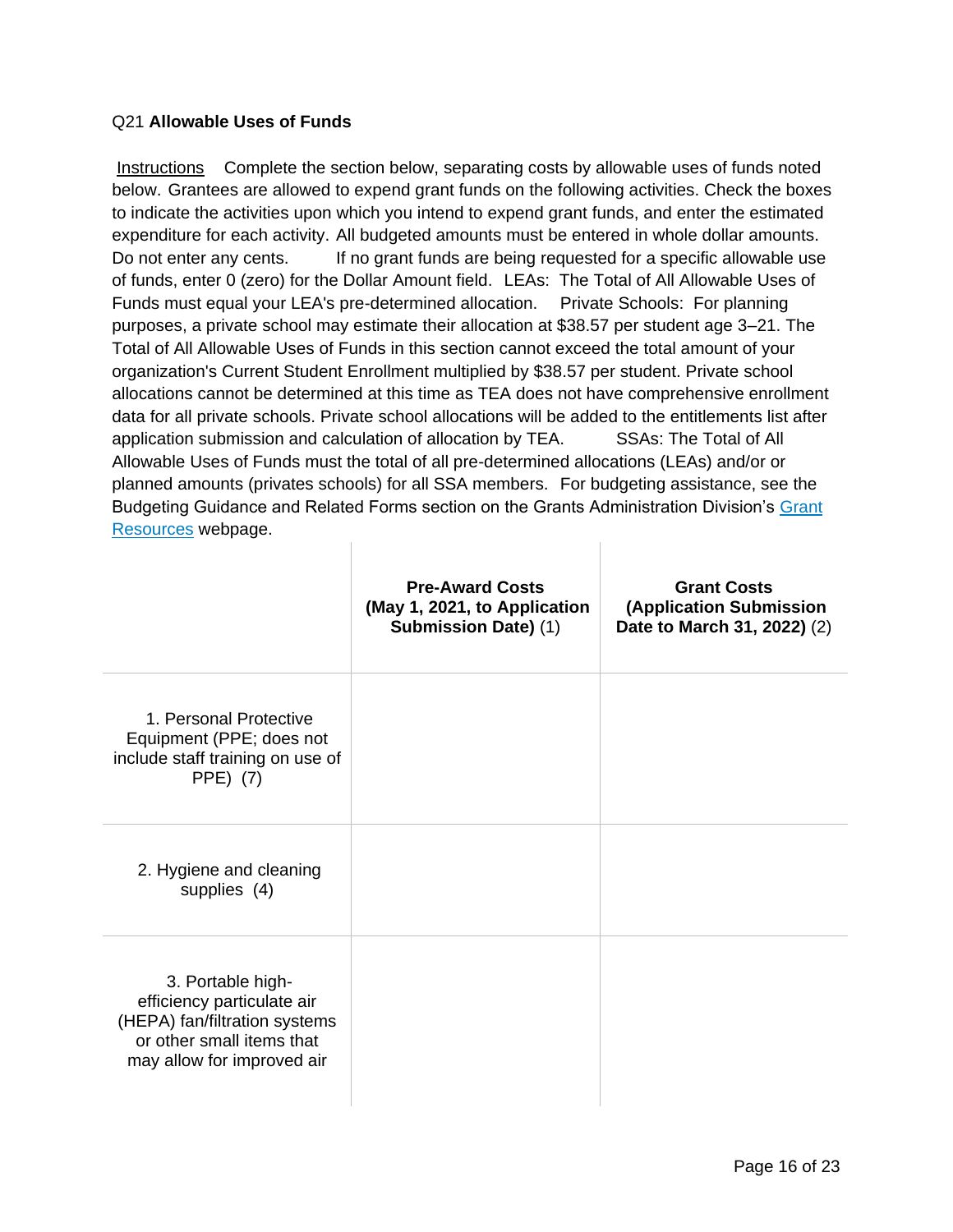| circulation (2)                                                                                                                                                                                    |  |
|----------------------------------------------------------------------------------------------------------------------------------------------------------------------------------------------------|--|
| 4. Public health events that<br>include students and other<br>community members and are<br>aimed at providing<br>opportunities for increased<br>detection and prevention of<br>COVID-19 (5)        |  |
| 5. Expanding capacity to<br>administer coronavirus testing<br>to effectively monitor and<br>suppress the virus (8)                                                                                 |  |
| 6. COVID-19 testing-test<br>kits, turn-key testing services,<br>and related support services<br>(9)                                                                                                |  |
| 7. Costs to obtain a Clinical<br>Laboratory Improvement<br>Amendments (CLIA)<br>Certificate of Waiver (10)                                                                                         |  |
| 8. Partial funding for staff<br>who will be conducting grant-<br>related duties for screening<br>testing or<br>COVID prevention programs<br>that are outside of the staff's<br>regular duties (12) |  |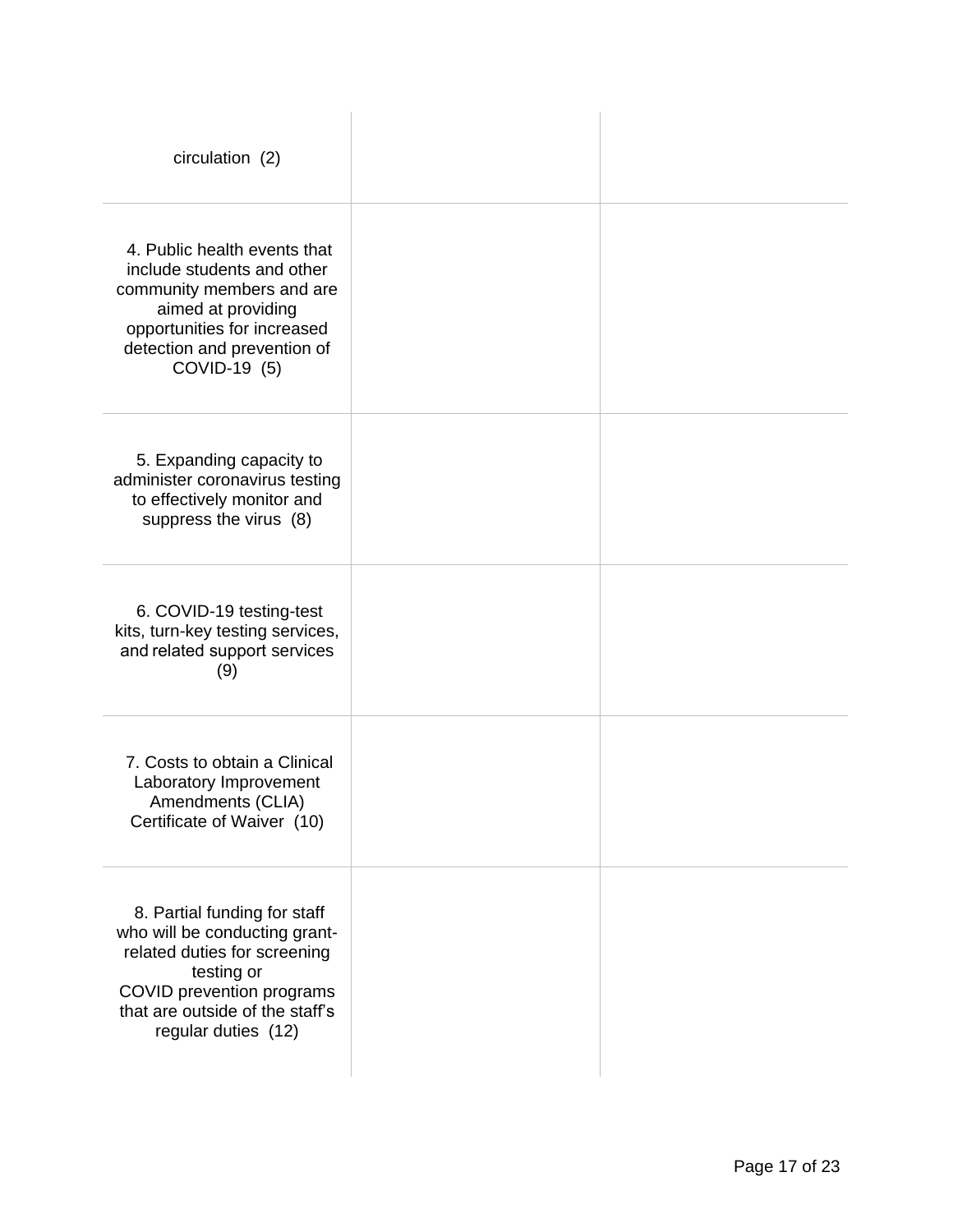| 9. Other allowable uses pre-<br>approved by TEA grant<br>program office Applicant<br>must provide detailed<br>description of proposed<br>activities for this category in<br>the space below. Approval of<br>the grant application does not<br>constitute pre-approval by<br>TEA grant program office.<br>Separate approval is required<br>and must be maintained<br>locally for any activities under<br>this item. (11) |  |
|-------------------------------------------------------------------------------------------------------------------------------------------------------------------------------------------------------------------------------------------------------------------------------------------------------------------------------------------------------------------------------------------------------------------------|--|
| <b>TOTAL ALLOWABLE USES</b><br>OF FUNDS (13)                                                                                                                                                                                                                                                                                                                                                                            |  |
|                                                                                                                                                                                                                                                                                                                                                                                                                         |  |

Page Break —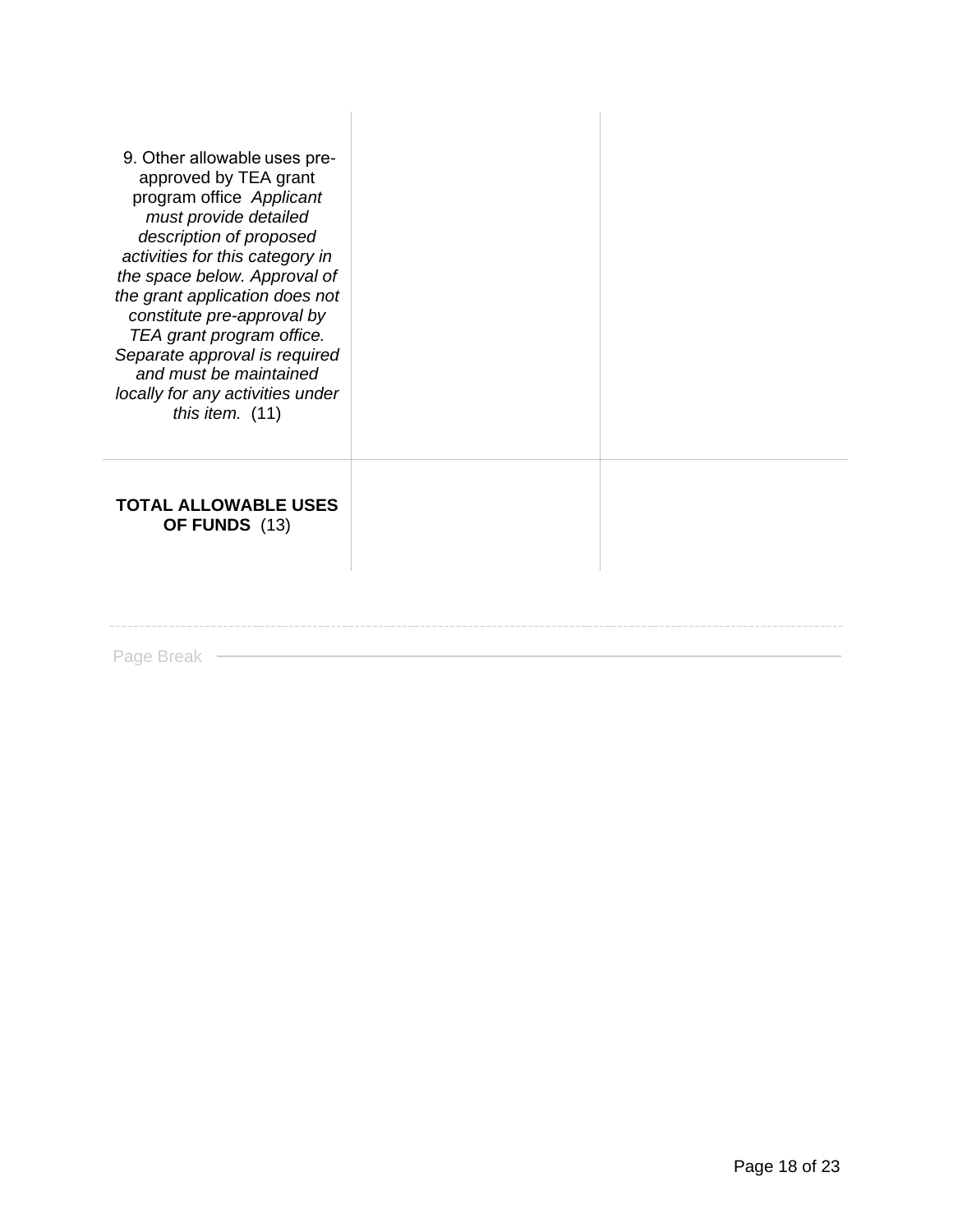# Q21 **2021-2022 COVID-19 School Health Support Grant Application**

# $\ast$

## Q22 **Grant Program Budget**

**Instructions** Complete the Grant Program Budget section below, separating costs by the class/object codes noted below. All budgeted amounts must be entered in whole dollar amounts. Do not enter any cents. If no grant funds are being requested for a specific class/object code, enter 0 (zero) for the Budgeted Costs field. LEAs: The Total of All Budgeted Costs must equal your LEA's pre-determined allocation posted on the TEA [Entitlements](https://tea.texas.gov/finance-and-grants/grants/grants-administration/applying-for-a-grant/entitlements) page. Private Schools: For planning purposes, a private school may estimate their allocation at \$38.57 per student age 3–21. The Total of All Budgeted Costs in this section cannot exceed the total amount of your organization's Current Student Enrollment multiplied by \$38.57 per student. Private school allocations cannot be determined at this time as TEA does not have comprehensive enrollment data for all private schools. Private school allocations will be added to the entitlements list after application submission and calculation of allocation by TEA. SSAs: The Total of All Budgeted Costs cannot exceed the total of all predetermined allocations (LEAs) and/or or planned amounts (privates schools) for all SSA members. For budgeting assistance, see the Budgeting Guidance and Related Forms section on the Grants Administration Division's [Grant Resources](https://tea.texas.gov/finance-and-grants/grants/grants-administration/grant-resources) webpage. **Class/Object Codes**

 **Payroll (6100)** Complete this section to request payroll costs. Do not request funds for consultants or contractors in this section; those funds should be included in the Professional and Contracted Services 6200 section. **Professional** 

**and Contracted Services (6200)** Complete this section to request professional services, consulting services, and contracted services. **Supplies and Materials (6300)**

Complete this section to request supplies and materials. **Other Operating Costs (6400)** Complete this section to request other operating costs. Be sure to comply with documentation requirements, where applicable. **Capital Outlay (6600)** Complete this section to request capital outlay costs. Capital outlay means funds budgeted or expended to purchase capital assets, such as equipment, or expenditures for the acquisition cost of capital assets. Capital assets are tangible or intangible assets having a useful life of more than one year, which are valued at \$5,000 or greater per unit, or the applicant's capitalization level, whichever is less. Capital outlay may include expenditures to make improvements to capital assets that materially increase their value or useful life. **Administrative Costs**

#### **Direct Administrative Costs**

Complete this section to request direct administrative costs. Enter the percent of Direct Administrative Costs budgeted for this grant program. TEA permits applicants to budget reasonable and necessary direct administrative costs for this grant program.

#### **Indirect Administrative Costs**

Complete this section to request indirect administrative costs. LEAs: The grantee may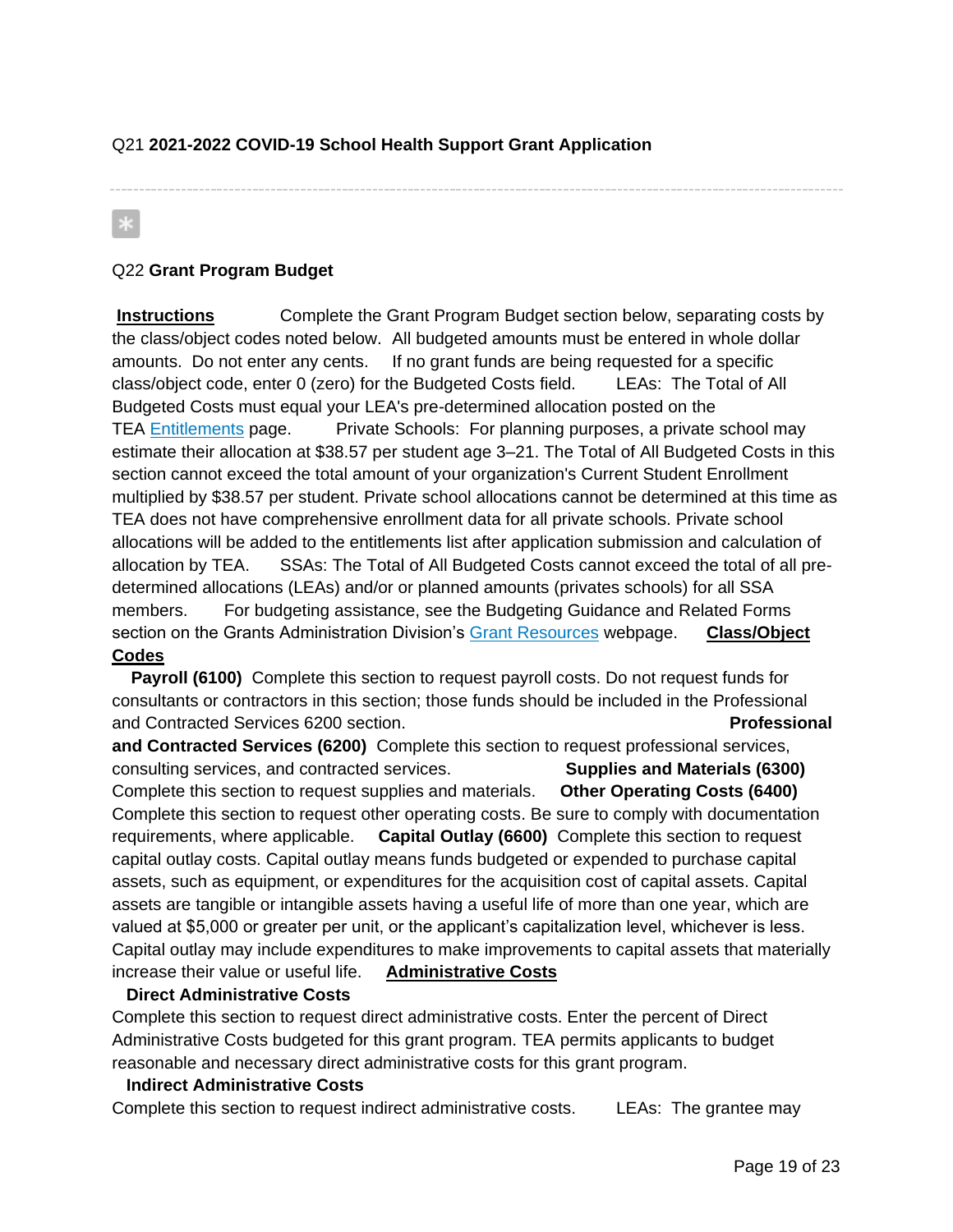claim a maximum for indirect costs equal to its current approved restricted indirect cost rate for this federally funded grant. This will apply to LEA applicants with a rate issued by TEA. No response is needed in this section for LEAs to claim their current approved restricted indirect cost rate. Private Schools: If a grantee does not have a current approved restricted indirect cost rate, the grantee may claim no more than 8% for this federally funded grant.

|                                                               | <b>Budgeted Costs (1)</b> |
|---------------------------------------------------------------|---------------------------|
| Payroll (6100) (1)                                            |                           |
| <b>Professional and Contracted Services</b><br>$(6200)$ $(7)$ |                           |
| Supplies and Materials (6300) (4)                             |                           |
| Other Operating Costs (6400) (2)                              |                           |
| Capital Outlay (6600) (5)                                     |                           |
| <b>Total of All Budgeted Costs (12)</b>                       |                           |
|                                                               |                           |

 $\ast$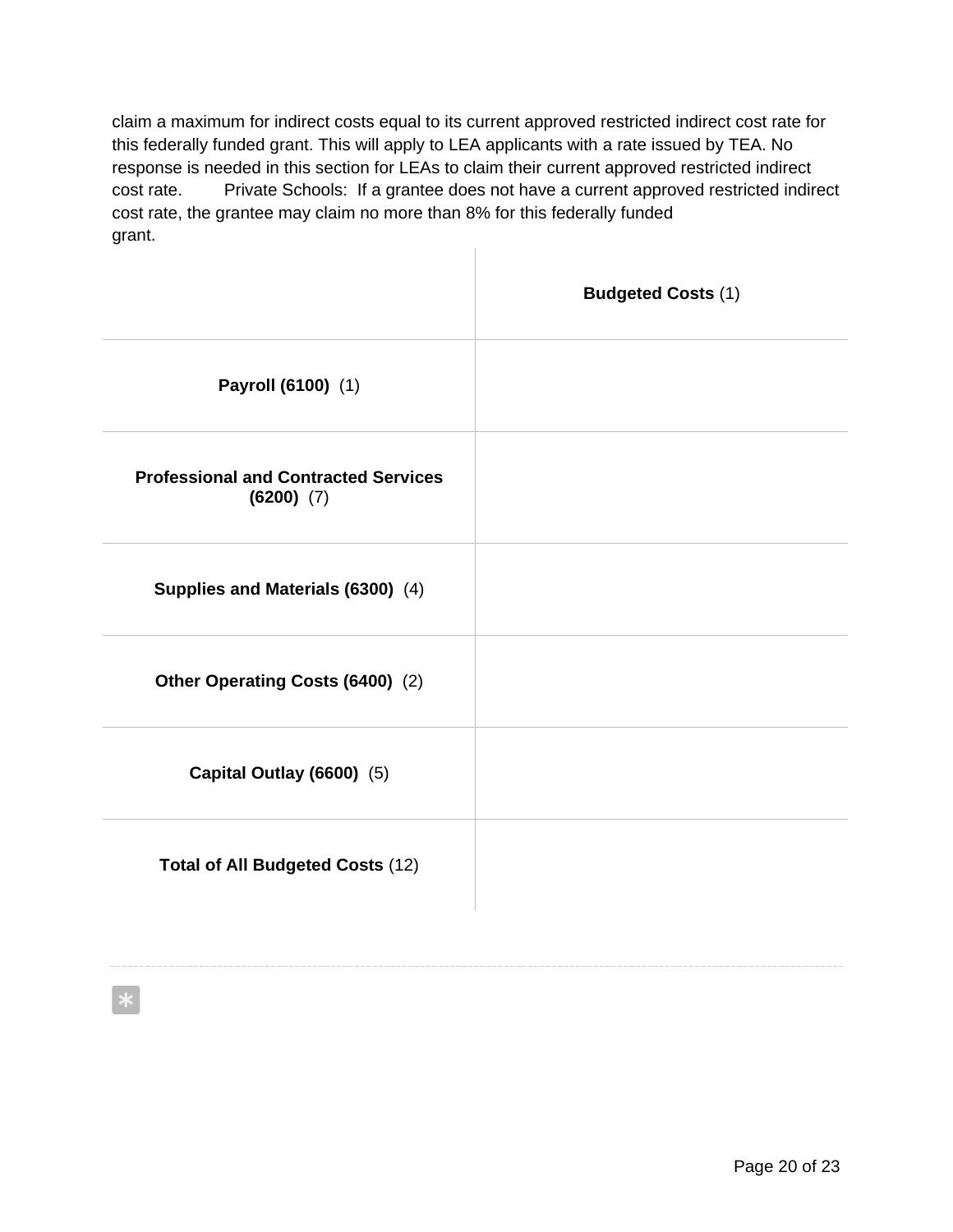Q26 **Direct Administrative Costs** Enter the percent of Direct Administrative Costs budgeted for this grant program in decimal format (i.e. .05 to indicate 5%). Enter 0 if not claiming these costs.

\_\_\_\_\_\_\_\_\_\_\_\_\_\_\_\_\_\_\_\_\_\_\_\_\_\_\_\_\_\_\_\_\_\_\_\_\_\_\_\_\_\_\_\_\_\_\_\_\_\_\_\_\_\_\_\_\_\_\_\_\_\_\_\_ Page Break -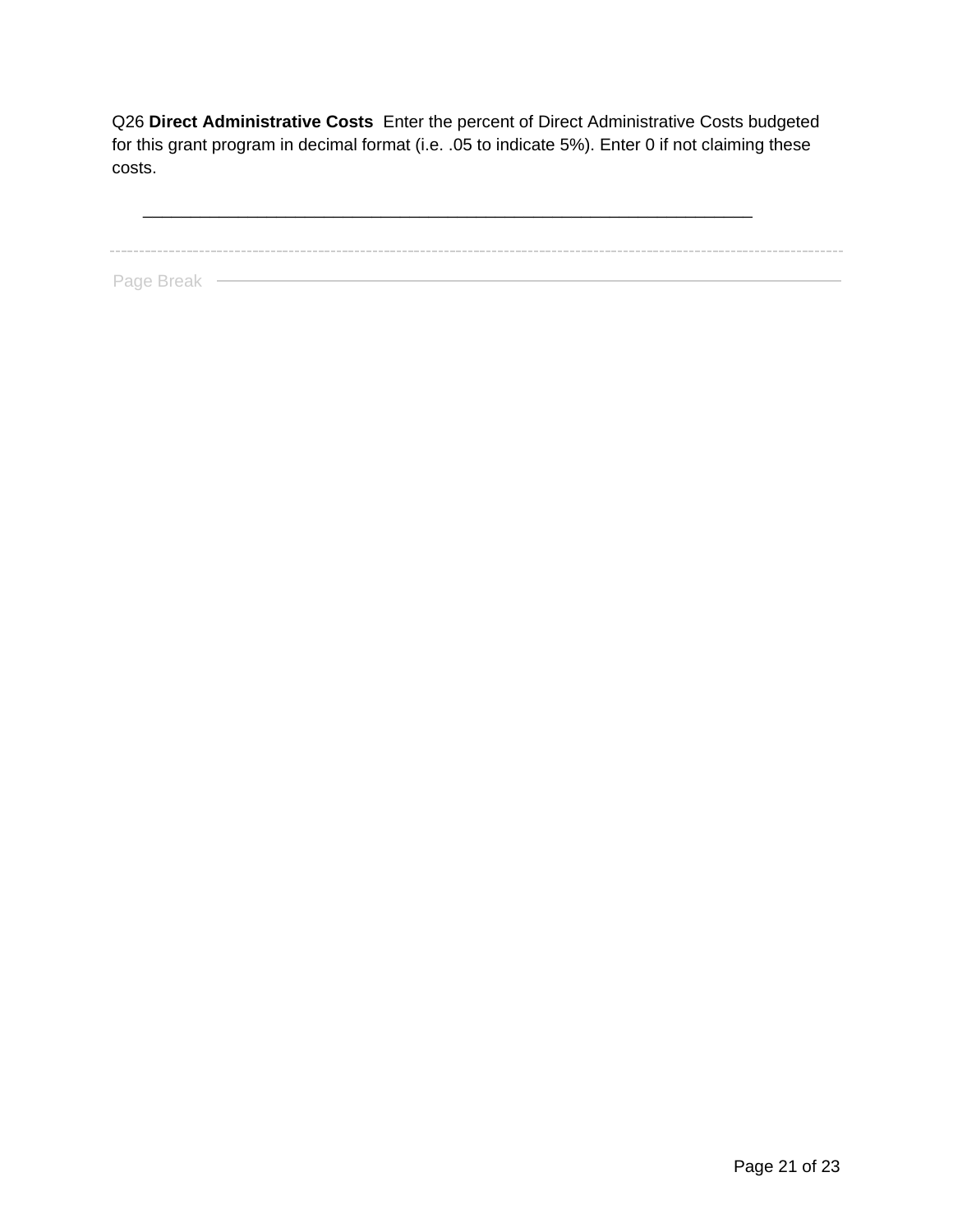# Q28 **Indirect Administrative Costs: Private Schools Only**

Please check this box if your private school is requesting an 8% restricted indirect cost rate as authorized by  $34$  CFR 76.564(c)(2). Note: TEA is currently exploring options to issue indirect cost rates to private schools. Selecting the option above does not guarantee an indirect cost rate at this time. (1)

Page Break ––